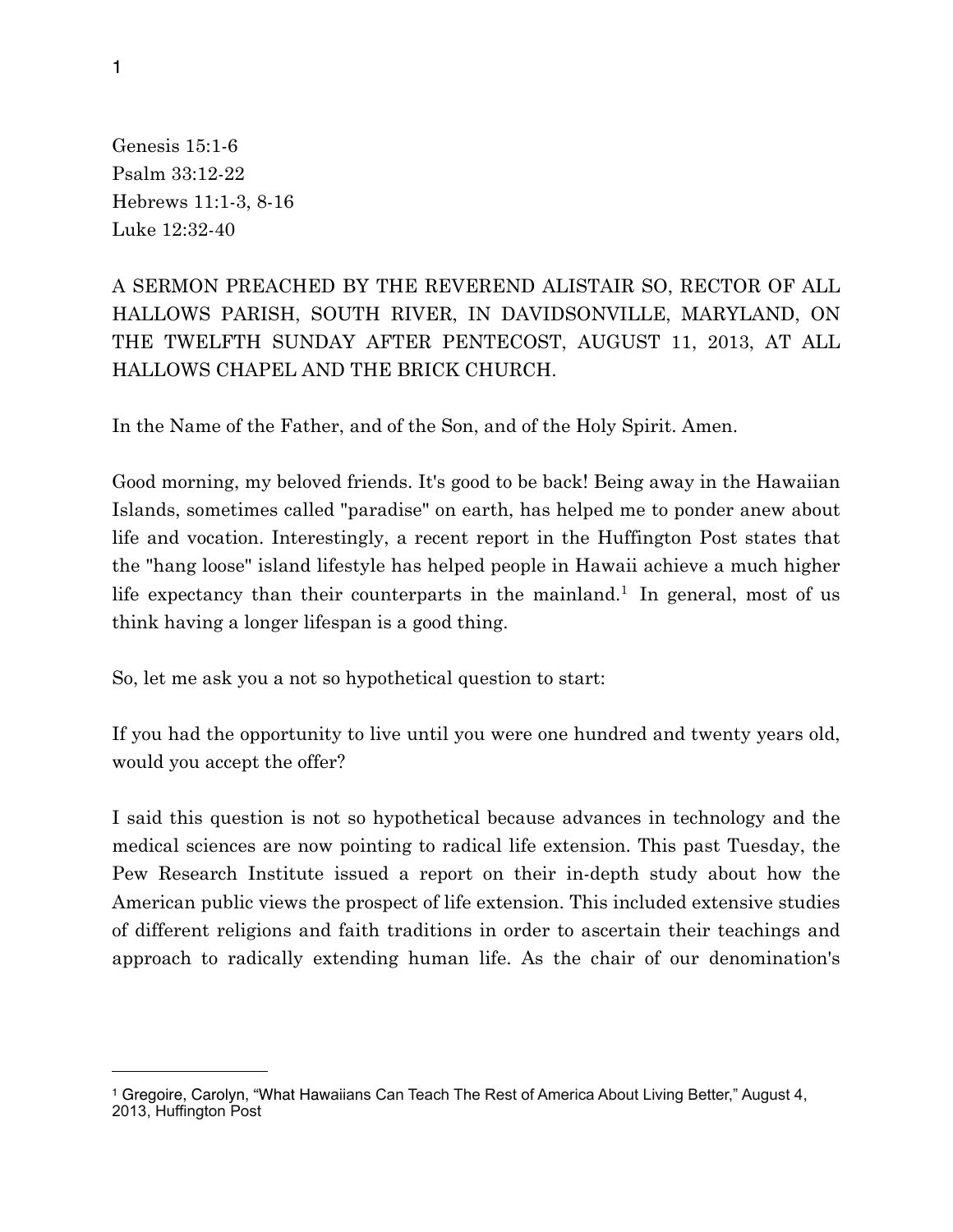Executive Council Committee on Science, Technology and Faith, I was interviewed about the Episcopal Church's views about radical life extension[.2](#page-1-0)

Subsequently, the Washington Post published an excerpt of that report, in which I was quoted, along with Pope Emeritus Benedict XVI and an Islamic scholar. What a surprise! And what an honor!

The words in the article really sum up the application of our three-legged stool of Scripture, Tradition, and Reason, when it comes to life extension.

Quote:

"The Rev. Alistair So, chair of the Episcopal Church's Executive Council Committee on Science, Technology and Faith, told Pew there is nothing in the denomination's teaching against life extension, so long as it doesn't become 'the focus of life' and that [its] benefits were available for all.["3](#page-1-1)

When it comes to "the focus of life," Jesus says the following in the Gospel of Luke:

"Sell your possessions. Give alms. Make for yourselves purses that do not age, an inexhaustible treasure in heaven. No thief can get in there! No moth can destroy there! Where your treasure is, in that place your heart also will be."

Jesus has nothing against longevity. Rather, he urges us to live a life radically oriented toward to the Kingdom of God, whatever the length of that life may be. With that in mind, he says to the disciples:

"Do not fear, little flock: it has pleased your father to give you the kingdom!"

Jesus is speaking these words near to the time of his arrest, betrayal, and death. He is reassuring his disciples in two dimensions -- one is not to fear dying; and the other is not to fear living.

<span id="page-1-0"></span><sup>2</sup> <http://www.pewforum.org/2013/08/06/religious-leaders-views-on-radical-life-extension/>

<span id="page-1-1"></span><sup>3</sup> Boorstein, Michelle; Bahrampour, Tara, "Americans sharply divided about dramatically extending human lifespan, poll finds," The Washington Post, August 6, 2013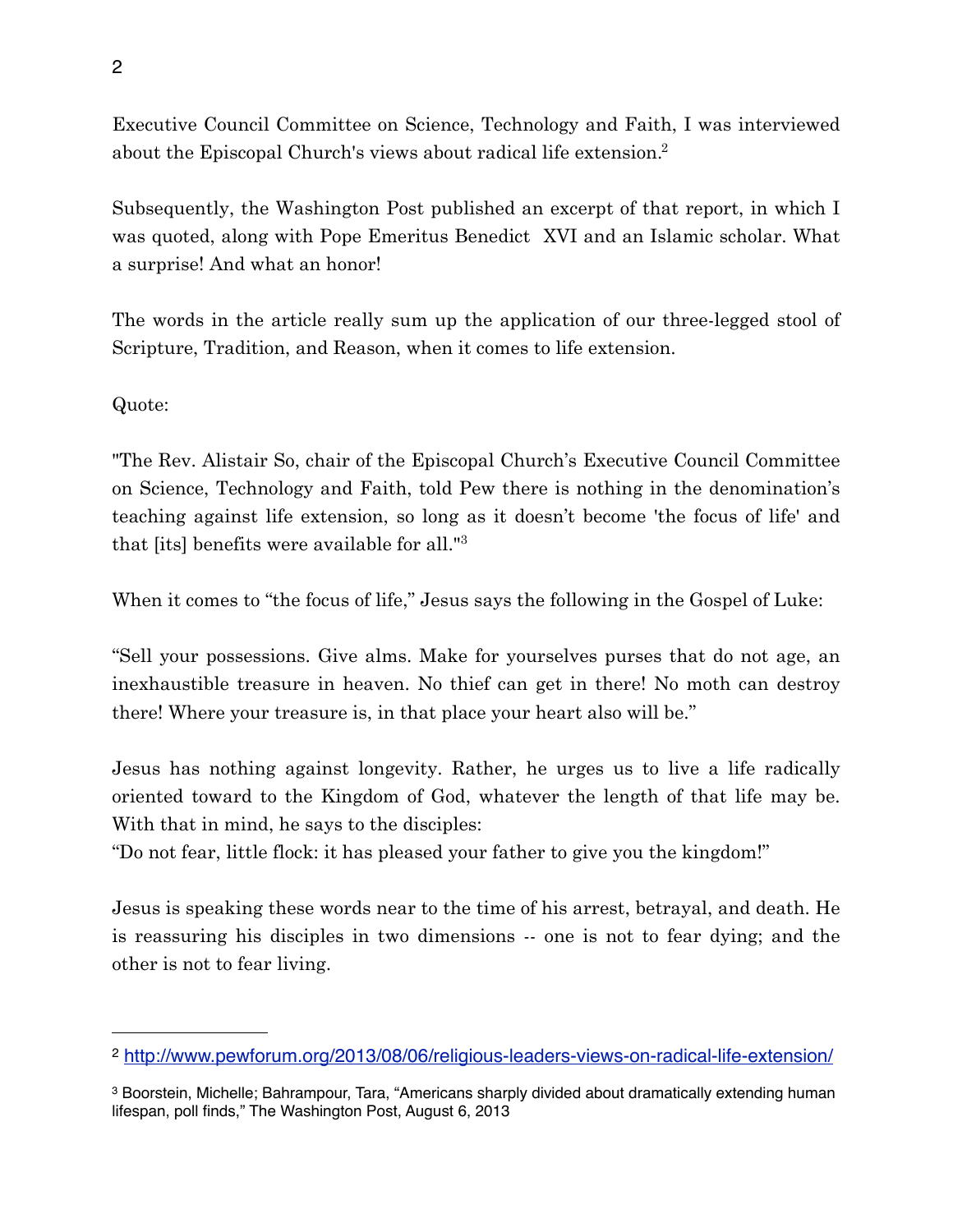In asking us to sell our possessions to give alms, Jesus is urging us to live the life of the Kingdom to the fullest in the here and now. Jesus' teaching on almsgiving is powerful, it will even reverberate in later rabbinic literature in Judaism. The idea is that almsgiving will bring great heavenly rewards. The more profound truth here is that it is only through genuine giving and sharing that we can free ourselves from the anxieties of life.

Yet at the time Jesus is teaching this to the disciples, to not fear dying and to not fear living, they are bombarded with threats and uncertainties from all sides. And when human beings feel a threat, we become tense and go into the fight or flight mode. Oftentimes, such a response, although it may be instinctual, is ultimately counterproductive. For example, lifeguards know that when a swimmer in distress panics in the water, it becomes difficult to provide help, as the swimmer's entire focus is on grabbing hold of the rescuer, rather than listening to instructions. Similarly, human beings are likely to grasp more tightly to what they have when they perceive there's a threat to their lives or to their way of living. What Jesus has said is truly very challenging. The disciples are in a state of panic. They grab hold onto the Jesus they think they know and will not let go. What are we holding onto that we will not let go?

It is only through letting go of the Jesus that the disciples once knew that they would finally meet the Risen Christ. For us, it is only through letting go of that which we have idolized in our lives and ministries that we will come to a place of genuine spiritual happiness and fulfillment.

So, in terms of radical life extension, the topic we started with, if we want more life because we fear death, then we will likely make life extension the focus of life, which is what I would warn against. In that case, it would be like "chasing after the wind," as the Teacher in Ecclesiastes tells us. But if through radical life extension, we become more available to give, more available to share, whether of our wealth, or of our time, or of our various gifts and talents, then we will be more in sync with Christ's teaching here, as we "make for ourselves purses that do not age, an inexhaustible treasure in heaven."

Okay. You may say that it all sounds good as a sermon - let's not worry about dying and not worry about living. But how does one do that after Sunday? How does one